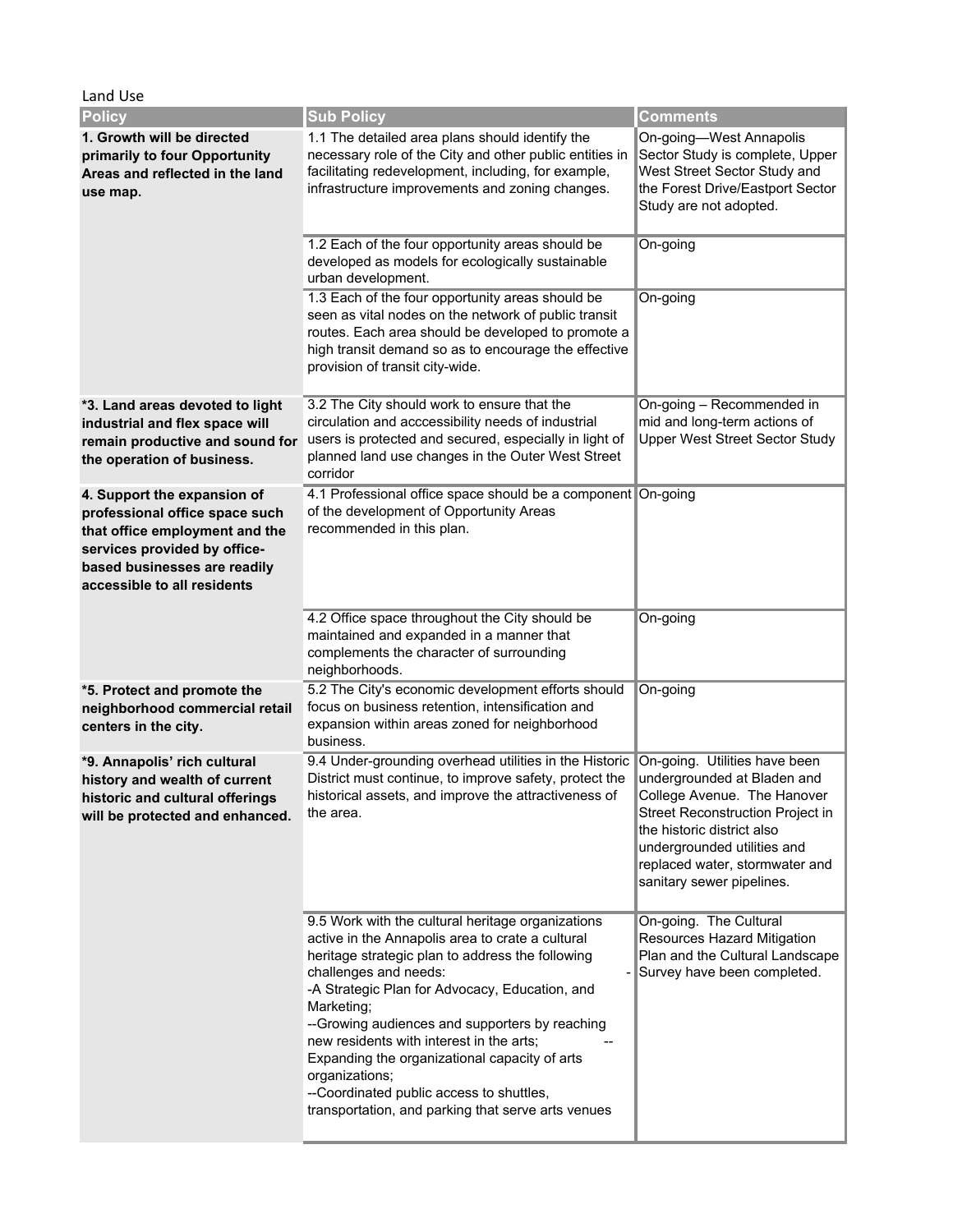Transportation

| <b>Policy</b>                                                                                                                                                                                                                                                                         | Sub Policy                                                                                                                                                                                                                                                                                                                                                                                                                                                                                                                                                            | Comments                                                                                                                                                                                                                                                                                                                                                                                                                          |
|---------------------------------------------------------------------------------------------------------------------------------------------------------------------------------------------------------------------------------------------------------------------------------------|-----------------------------------------------------------------------------------------------------------------------------------------------------------------------------------------------------------------------------------------------------------------------------------------------------------------------------------------------------------------------------------------------------------------------------------------------------------------------------------------------------------------------------------------------------------------------|-----------------------------------------------------------------------------------------------------------------------------------------------------------------------------------------------------------------------------------------------------------------------------------------------------------------------------------------------------------------------------------------------------------------------------------|
| 1. The Opportunity Areas<br>recommended in the Land Use<br>chapter will each contibute<br>system-wide transit demand<br>such that this demand can be<br>leveraged to efficiently operate<br>and expand the entire trnasit                                                             | 1.1 New development in the Opportunity Areas must Ongoing. Fully implemented at<br>contribute to the operation and efficient expansion of<br>transit services. Transit demand will be increased<br>through an increase in residential development, site<br>design, parking limits and pricing, and other<br>strategies detailed elsewhere in this chapter.                                                                                                                                                                                                            | time of new development in<br>Opportunity Areas.                                                                                                                                                                                                                                                                                                                                                                                  |
| system                                                                                                                                                                                                                                                                                | 1.2 As more detailed planning and actual<br>development of the Opportunity Areas proceeds,<br>techniques designed to moderate the demand for<br>travel will be implemented. The Transportation<br>Demand Management techniques described in<br>Policy 10 should be applied in each Opportunity<br>Area.                                                                                                                                                                                                                                                               | Ongoing. Fully implemented at<br>time of new development in<br>Opportunity Areas. The Transit<br>Development Plan (TDP), a plan<br>for the City's transit operations<br>and transit routes, has been<br>updated.                                                                                                                                                                                                                  |
| 2. Public transit vehicles, which<br>carry far more passengers per<br>gallon of fuel and per unit of<br>street infrastructure than<br>individual automobiles, will be<br>given priority on all major streets eliminate delays to transit vehicles.<br>and highways serving Annapolis. | 2.1 Transit signal priority. Transit signal priority<br>uses on-vehicle or roadside technology to give<br>preference to transit vehicles as they move through<br>signalized intersections. The goal is to make minor<br>adjustment to intersection signals to reduce or                                                                                                                                                                                                                                                                                               | County has installed adaptive<br>control signals at all major<br>Forest Drive intersections. The<br>Forest Drive and Eastport Sector<br>Study recommends installing<br>adaptive signals in Eastport.                                                                                                                                                                                                                              |
|                                                                                                                                                                                                                                                                                       | 2.2 Dedicated transit lanes. Providing dedicated<br>travel lanes for buses or shuttles reduces travel time<br>and allows buses and other transit shuttles to keep<br>moving even when cars are slowed by congestion.<br>Dedicated transit lanes along Forest Drive (MD 665)<br>should be studied to determine potential impacts,<br>costs, and benefits.                                                                                                                                                                                                              | Not feasible at this time.                                                                                                                                                                                                                                                                                                                                                                                                        |
|                                                                                                                                                                                                                                                                                       | 2.3 Institute real-time passenger information<br>systems throughout the transit system at transit<br>stops and stations and through electronic hand-held<br>communications equipment.                                                                                                                                                                                                                                                                                                                                                                                 | The GPS-based video<br>surveillance system is installed<br>on the buses. This video gives<br>real-time location and speed of<br>the bus using Google Maps.<br>The data are transmitted<br>wirelessly to ADOT where it can<br>be seen with real-time video.<br>The system has the capability to<br>send out real-time info to<br>customers but it has not been<br>implemented yet pending<br>assistance from the Office of<br>Law. |
| *3. Pursue the creation of a<br>regional transit system serving<br>the needs of Annapolis<br>commuters, residents, and<br>visitors.                                                                                                                                                   | 3.2 It is the expressed policy of the City of Annapolis<br>that the City be connected via rail transport to the<br>broader region. The feasibility study called for<br>should determine the conditions under which rail<br>transport between Annapolis and Washington DC<br>and Annapolis and Baltimore would be feasible. It<br>should lay out a strategic plan for the development<br>of a rail service and how that service can be<br>seamlessly connected to and integrated with<br>existing rail services in the Washington and<br>Baltimore Metropolitan Areas. | On-going. Would require<br>interregional coordination<br>between BRTB and TPB, MTA<br>and WMATA                                                                                                                                                                                                                                                                                                                                   |
|                                                                                                                                                                                                                                                                                       | 3.4 Advocate for reforms in transportation funding<br>arrangements at the County, State, and Federal<br>levels to achieve regional decision-making and<br>modal choice and eliminate bias against pedestrian,<br>bicycle, public transit, and rail projects. Pursue the<br>reinstatement of dedicated federal transit funding<br>recently withdrawn by federal agencies.                                                                                                                                                                                              | On-going. The City does<br>participate in regional<br>transportation planning and<br>advocacy via the Baltimore<br>Region Transportation Board<br>(BRTB) and has received<br>funding for such studies as:<br>Bicycle and Pedestrian planning                                                                                                                                                                                      |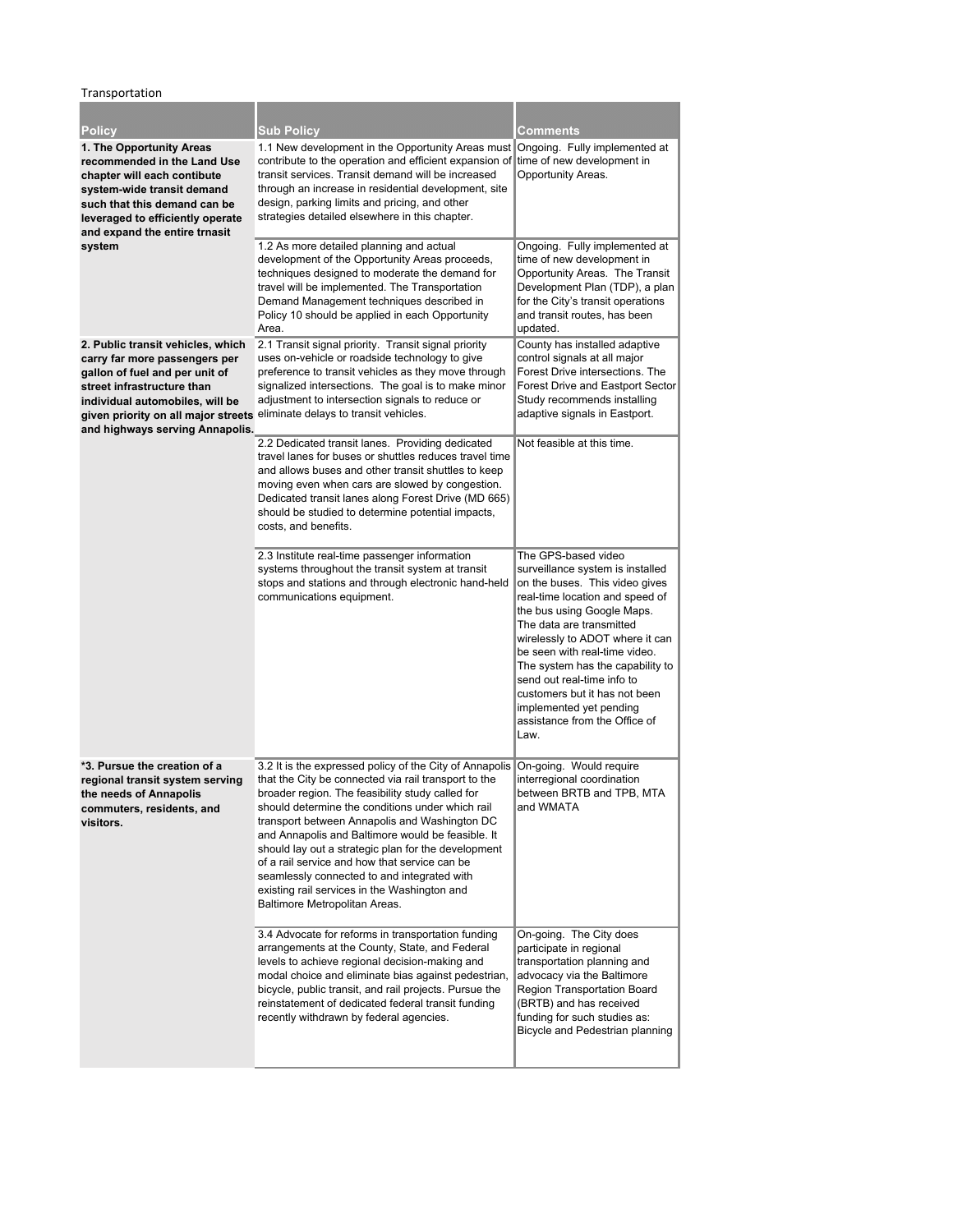| *4. Specific and targeted<br>improvements to the local street<br>system should be made with<br>priority to those that improve<br>cross-town circulation, route<br>continuity for public transit, and<br>intersection capacities | 4.1 Chinquapin Round Road / West Street / Admiral SHA has studied this<br>Drive Intersection Realignment: The Chinquapin<br>Round Road and Admiral Drive intersections with<br>West Street (MD 450) are offset, which inhibits<br>continuous cross town movements and contributes<br>to local and system-wide traffic congestion. A<br>roundabout at this location should be evaluated as a<br>component of each of the four alternatives shown in<br>4.2 Outer West Street (MD 450) from MD Route 50<br>to Chinquapin Round Road: Outer West Street with<br>its multiple and uncoordinated commercial<br>driveways, poor pedestrian safety record, high<br>vehicle collision rates, congestion, and inefficient<br>carrying capacity, is obsolete in its current<br>configuration. The route needs to be improved,<br>deserving of its role as a major gateway street. A<br>traffic circle at the intersection of Old Solomon's<br>Island Road and West Street should be evaluated,<br>and if found feasible and beneficial, created by<br>2030.                                                                                                                                                                                                                                                                                                                                                                                                                                                   | intersection and a final report is<br>pending. A roundabout at this<br>location is not feasible.<br>A roundabout at this location is<br>not feasible. Access control<br>does need to be studied with<br>SHA. A traffic signal at West<br>Street and Gibralter will be<br>installed.                                                                                                                                                                                                                                                                                                                                                                                                         |
|---------------------------------------------------------------------------------------------------------------------------------------------------------------------------------------------------------------------------------|-----------------------------------------------------------------------------------------------------------------------------------------------------------------------------------------------------------------------------------------------------------------------------------------------------------------------------------------------------------------------------------------------------------------------------------------------------------------------------------------------------------------------------------------------------------------------------------------------------------------------------------------------------------------------------------------------------------------------------------------------------------------------------------------------------------------------------------------------------------------------------------------------------------------------------------------------------------------------------------------------------------------------------------------------------------------------------------------------------------------------------------------------------------------------------------------------------------------------------------------------------------------------------------------------------------------------------------------------------------------------------------------------------------------------------------------------------------------------------------------------------|---------------------------------------------------------------------------------------------------------------------------------------------------------------------------------------------------------------------------------------------------------------------------------------------------------------------------------------------------------------------------------------------------------------------------------------------------------------------------------------------------------------------------------------------------------------------------------------------------------------------------------------------------------------------------------------------|
|                                                                                                                                                                                                                                 | 4.4 Taylor Avenue (MD 435) from West Street (MD<br>450) to Rowe Boulevard (MD 70): The progress of<br>implementing the 2000 Taylor Avenue Corridor<br>Study should be evaluated and the capacity of<br>Taylor Avenue should be re-examined to determine<br>how best to accomodate traffic and transit<br>operations and improve pedestrian and bicycle<br>access. An updated study should focus also on the<br>access and circulation needs of the neighborhoods<br>along this section of Taylor Avenue.                                                                                                                                                                                                                                                                                                                                                                                                                                                                                                                                                                                                                                                                                                                                                                                                                                                                                                                                                                                            | Some aspects of this plan have<br>been submitted as CIP projects<br>but have not been funded.                                                                                                                                                                                                                                                                                                                                                                                                                                                                                                                                                                                               |
| 5. In light of the continuing<br>growth of congestion in the<br><b>Forest Drive corridor, preserve</b><br>and enhance the array of<br>solutions currently at the City's<br>disposal.                                            | To adequately address congestion in the Forest<br>Drive corridor it will be necessary to update the prior<br>studies in order to recommend a comprehensive set<br>of improvements which will document and weigh the<br>potential impacts of a parallel service road and<br>provide a set of improvements to access and<br>circulation within the Forest Drive corridor and the<br>Forest Drive Opportunity Area. Based on the new<br>studies, it may be determined that a parallel service<br>road is inappropriate. The goals of the<br>improvements in the Forest Dr. Corridor are to:<br>--reduce peak-period congestion;<br>--<br>provide some measure of redundancy in the<br>arrangement of streets by expanding connectivity in<br>the existing road system and between neighboring<br>grids, thus enabling short trips to be made without<br>accessing Forest Drive;<br>--advance the<br>City's commitment to alternative forms of<br>transportation and reduced dependence on the<br>autmobile. In determining the future use of the<br>Forest Drive parallel service route, priority should be Alternative modes will be<br>given to alternative forms of transportation - transit,<br>bicycles, pedestrians;<br>--Aggressively lobby the State and the County to<br>begin and complete the study of the 665/Forest<br>Drive/Chinguapin intersection within the next year;<br>--Request that the County consider the use of traffic<br>circles in lieu of traffic signals on Forest Drive | At this time it has been<br>determined that the Forest Drive<br>Relief Road is not feasible. A<br>traffic study of the entire Forest<br>Drive corridor has been<br>completed. Traffic circles are<br>not a feasible option for Forest<br>Drive. However, the City still<br>seeks to provide some measure<br>of redundancy through improving<br>interconnectivity, especially in<br>the lower part of Forest<br>Drive/Bay Ridge Road. Close<br>coordination with Anne Arundel<br>County is on-going. The un-<br>adopted Forest Drive / Eastport<br>Sector Study addresses<br>congestion and connectivity<br>issues by relying on the refined<br>TAZ traffic modeling process.<br>emphasized. |

 $\label{eq:1} \sum_{i=1}^n \frac{1}{n_i} \sum_{i=1}^n \frac{1}{n_i} \sum_{i=1}^n \frac{1}{n_i} \sum_{i=1}^n \frac{1}{n_i} \sum_{i=1}^n \frac{1}{n_i} \sum_{i=1}^n \frac{1}{n_i} \sum_{i=1}^n \frac{1}{n_i} \sum_{i=1}^n \frac{1}{n_i} \sum_{i=1}^n \frac{1}{n_i} \sum_{i=1}^n \frac{1}{n_i} \sum_{i=1}^n \frac{1}{n_i} \sum_{i=1}^n \frac{1}{n_i} \sum_{i=1}^n$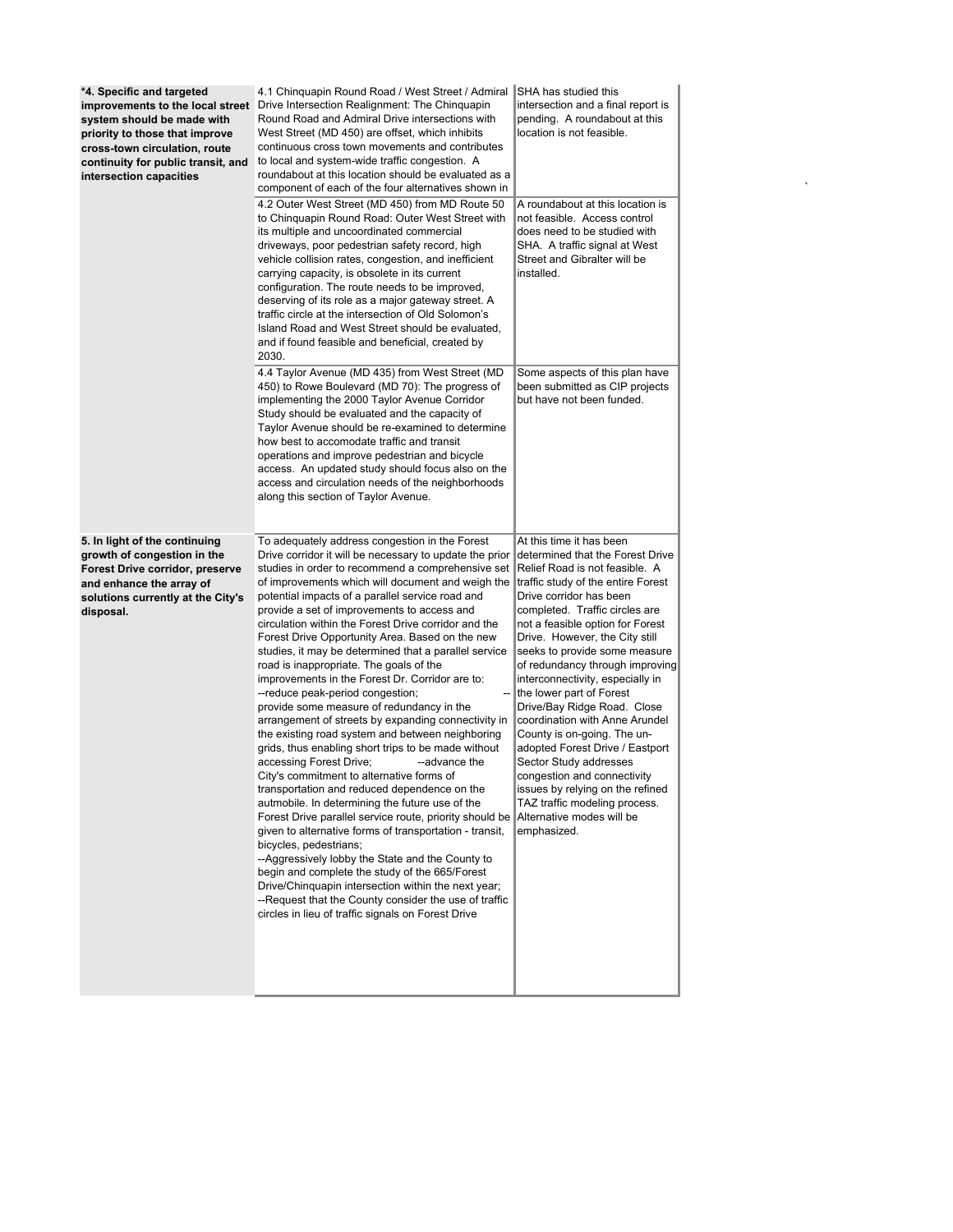| 6. Street improvements should<br>be made to support the<br>implementation of the<br><b>Opportunity Areas.</b>                                                                                                               | 6.1 Improvements to the street systems are required Ongoing. Fully implemented at<br>in each Opportunity Area to support the<br>redevelopment goals that are central to this<br>Comprehensive Plan. Specifically these street<br>improvements should help ensure that the future<br>development resolves long-standing transportation<br>safety and congestion concerns. Bicycle and<br>pedestrian amenities are an important element of<br>redevelopment of the Opportunity Areas, and street<br>improvements should adhere to the "Complete"<br>Streets" principles outlined in Policy 8. It is<br>recommended that new development build these<br>improvements. The improvements are shown on<br>Figure 4.7. They are conceptual in their location and<br>alignment and will need to be further detailed as part<br>of the development plan review and approval<br>process. | time of new development in<br>Opportunity Areas.                                                   |
|-----------------------------------------------------------------------------------------------------------------------------------------------------------------------------------------------------------------------------|--------------------------------------------------------------------------------------------------------------------------------------------------------------------------------------------------------------------------------------------------------------------------------------------------------------------------------------------------------------------------------------------------------------------------------------------------------------------------------------------------------------------------------------------------------------------------------------------------------------------------------------------------------------------------------------------------------------------------------------------------------------------------------------------------------------------------------------------------------------------------------|----------------------------------------------------------------------------------------------------|
|                                                                                                                                                                                                                             | 6.2 West Annapolis Opportunity Area: The road<br>improvements are primarily ones that are required to<br>alleviate current congestion and delay on Taylor<br>Avenue (MD 435). Redevelopment activities in this<br>area should include street improvements to help<br>resolve the traffic congestion and create a more<br>pedestrian oriented environment.                                                                                                                                                                                                                                                                                                                                                                                                                                                                                                                      | Ongoing. Fully implemented at<br>time of new development in<br>Opportunity Areas.                  |
|                                                                                                                                                                                                                             | 6.3 Forest Drive Opportunity Area: Network<br>improvements are needed to tie the development<br>into the surrounding road network, including the<br>conceptual Forest Drive Relief/Service Route (see<br>Policy 5). Gemini Drive should cross Forest Drive<br>(MD 665), and a road should be constructed parallel<br>to Forest, extending Skipper Drive, to provide<br>redundancy and enhance connectivity. A road<br>linkage is also recommended from the Safeway<br>Food & Drug parking lot to the Opportunity Area<br>such that there is a continuous side street from<br>Chinquapin Round Road to Spa Road.                                                                                                                                                                                                                                                                | Ongoing. Fully implemented at<br>time of new development in<br>Opportunity Areas.                  |
|                                                                                                                                                                                                                             | 6.4 Bay Ridge Opportunity Area: The focus is on<br>creating inter-parcel connections and redundancy in  <br>the network of local streets. Here it is recommended<br>that a street be constructed parallel to Bay Ridge<br>Road (MD 181) and that Georgetown Road cross<br>Bay Ridge Road to help connect development on<br>north and south sides. A high level of pedestrian<br>access and safety is envisioned.                                                                                                                                                                                                                                                                                                                                                                                                                                                               | Ongoing. Fully implemented at<br>time of new development in<br>Opportunity Areas.                  |
| *7. Parking throughout the City<br>will be priced and the supply<br>managed to reduce demand for<br>automobile travel during peak<br>congestion periods and to help<br>fund transit, biking, walking, and<br>ferry service. | 7.3 Utilize technological solutions to manage<br>parking-real-time parking information at key<br>gateways to downtown, a pay-and-display system to<br>increase parking capacity and allow pricing to be set<br>in response to demand, and technology that<br>supports parking enforcement.                                                                                                                                                                                                                                                                                                                                                                                                                                                                                                                                                                                     | There is a proposed CIP project<br>for FY19 that would implement<br>real-time parking information. |
| wide improvement to convert<br>main streets and avenues into<br>"complete streets" - that is,<br>streets which serve the full<br>needs of the community                                                                     | *8. The City will invest in system- 8.1 The design of Complete Streets elements will be<br>done in coordination with the Maryland State<br>Highway Administration's Community Design<br>Division. The State of Maryland has awarded<br>Annapolis a Safe Routes to School grant and this<br>and similar programs, such as the Sidewalk Retrofit<br>Program, will be key tools for implementing this<br>policy.                                                                                                                                                                                                                                                                                                                                                                                                                                                                  | Implemented when the<br>opportunity arises                                                         |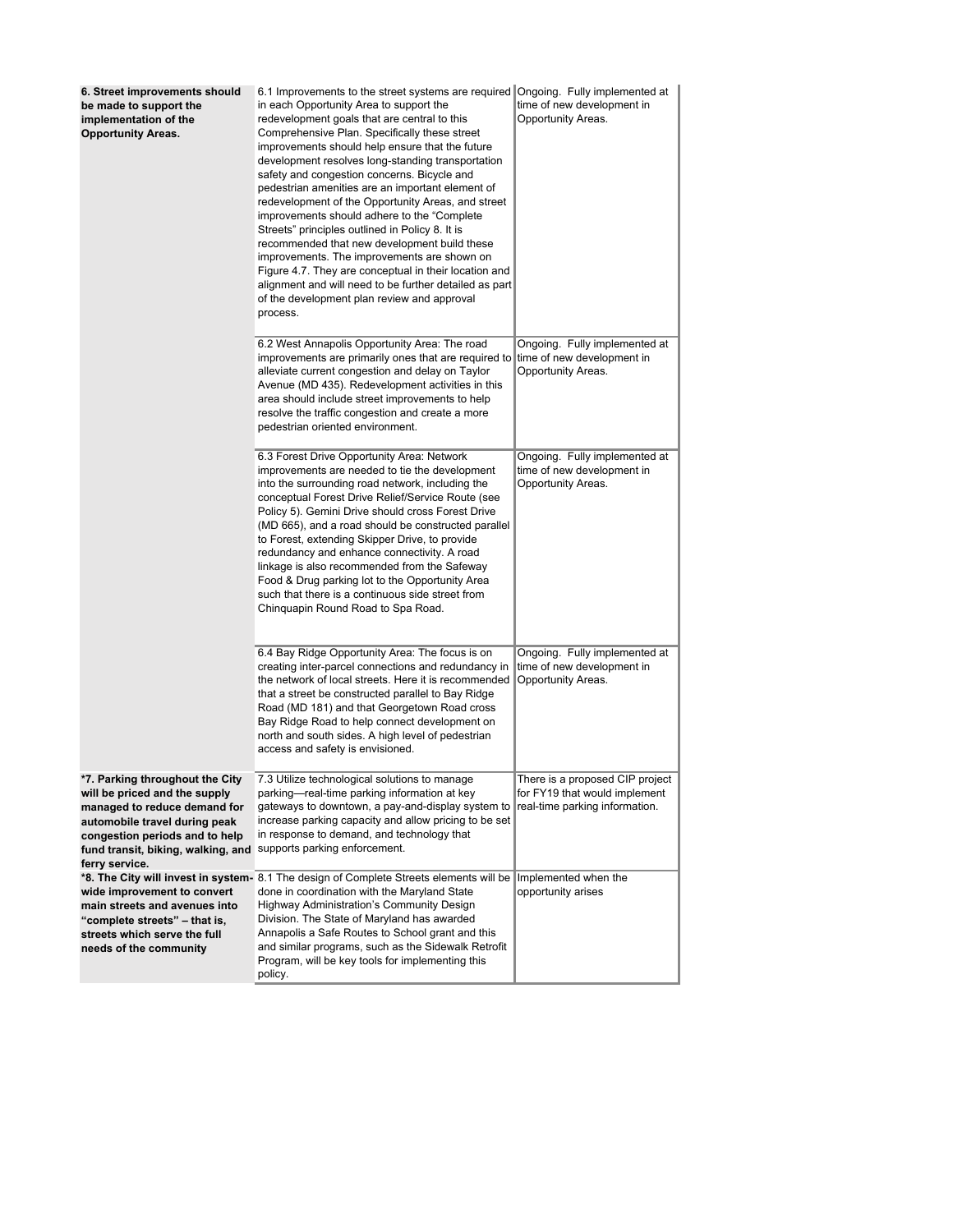|                                                                                                                                                                                                                     | 8.2 Build on the ongoing work of committed<br>residents to create a world-class network of<br>bicycling facilities and routes, and undertake the<br>following key bicycle transportation improvements:<br>--Connect the Poplar and Spa Creek Trails<br>Extend the Poplar Trail to the downtown area in part<br>by improving the service roads running parallel to<br>West Street (MD 450). Extend the Poplar Trail to<br>Parole, the Annapolis Mall, and to the Anne Arundel<br>County South Shore Trail.<br>--Work with the<br>State Highway Administration to install bicycle lanes<br>on all State roads within the city.<br>--Develop a bicycle parking strategy that includes<br>improved bicycle parking facilities at automobile<br>parking facilities and other locations in commercial<br>districts.<br>--Improve<br>bicycle route signage and develop an action funding<br>plan to implement the feasible bicycle facility<br>improvements and policy changes recommended in<br>the Annapolis Bicycle Transportation Committee's<br>November 2008 Report. | Many of the recommendations<br>from the Bicycle Master Plan<br>have been added to the Capital<br>Improvement Program.<br>Recommended in the Upper<br>West Street, and Forest Drive<br>and Eastport Sector Studies. |
|---------------------------------------------------------------------------------------------------------------------------------------------------------------------------------------------------------------------|---------------------------------------------------------------------------------------------------------------------------------------------------------------------------------------------------------------------------------------------------------------------------------------------------------------------------------------------------------------------------------------------------------------------------------------------------------------------------------------------------------------------------------------------------------------------------------------------------------------------------------------------------------------------------------------------------------------------------------------------------------------------------------------------------------------------------------------------------------------------------------------------------------------------------------------------------------------------------------------------------------------------------------------------------------------------|--------------------------------------------------------------------------------------------------------------------------------------------------------------------------------------------------------------------|
|                                                                                                                                                                                                                     | 8.3 Building on the TeamPed Initiative and<br>supporting the City sidewalk program, complete a<br>Pedestrian Master Plan that formulates: an action<br>plan for initial projects and programs; pedestrian<br>improvements integrated with the transit system;<br>funding recommendations; a prioritized program for<br>repair, maintenance, and enhancement; and<br>remediation of critical deficiencies that present<br>safety issues.                                                                                                                                                                                                                                                                                                                                                                                                                                                                                                                                                                                                                             | On-going. Sector Studies for the<br>four Opportunity Areas makes<br>policy and design<br>recommendations for<br>connectivity and safety<br>pedestrian improvements.                                                |
|                                                                                                                                                                                                                     | 8.5 The primary function of major streets should be<br>indicated through the use of landscape architectural<br>treatments that are designed in harmony with the<br>community character. West Street (MD 450), for<br>example, is a major gateway from Parole into the<br>center of Annapolis. It should project a unified<br>appearance as a gateway with street trees,<br>plantings, street lights, bike lanes, sidewalks and<br>improved crosswalks.                                                                                                                                                                                                                                                                                                                                                                                                                                                                                                                                                                                                              | Design of West Street was<br>addressed in Upper West Street<br>Sector Study. Implementation<br>ongoing                                                                                                             |
| 9. Conventional methods for<br>evaluating a development<br>project's traffic impacts will be<br>replaced with a more coherent<br>and balanced urban planning-<br>based evaluation of accessibility<br>and mobility. | 9.1 The City will adopt an area-wide approach to the<br>study and monitoring of traffic conditions and<br>projection of travel demand by mode. This will be a<br>plan-based approach and will provide the basis for<br>understanding how future development projects<br>should contribute to an area's transportation<br>performance. Planning for traffic impacts on an area-<br>wide basis recognizes that residents and employees<br>should have choices of alternative routes and<br>modes within an area.                                                                                                                                                                                                                                                                                                                                                                                                                                                                                                                                                      | The Forest Drive Corridor Study<br>has been completed. The Upper<br>West Street Sector Study also<br>addresses travel demand by<br>mode and access management<br>on that corridor.                                 |
|                                                                                                                                                                                                                     | 9.2 From a regulatory approach, future development<br>projects will be evaluated against their contribution<br>to an area's transportation performance broadly<br>defined to include safety, transit ridership and cost<br>effectiveness, heavy truck congestion, automobile<br>congestion, bicycle and pedestrian circulation, and<br>the existing nature and purpose of the surrounding<br>road network. The City will develop regulations to<br>implement this provision, which must include<br>ensuring safe facilities for walking and cycling.                                                                                                                                                                                                                                                                                                                                                                                                                                                                                                                | On-going. Amending the APFO<br>requirements is an immediate<br>priority and presented as such in<br>the Forest Drive and Eastport<br>Sector Study                                                                  |
| *10. The City will focus on travel<br>demand management as a tool<br>for improving circulation,<br>accessibility, and mobility<br>through Annapolis.                                                                | 10.4 Encourage employers to help reduce commute<br>trips through telecommuting, flexible work hours,<br>and compressed work schedules. As an employer,<br>the City can be a model to other employers in this<br>regard.                                                                                                                                                                                                                                                                                                                                                                                                                                                                                                                                                                                                                                                                                                                                                                                                                                             | On-going                                                                                                                                                                                                           |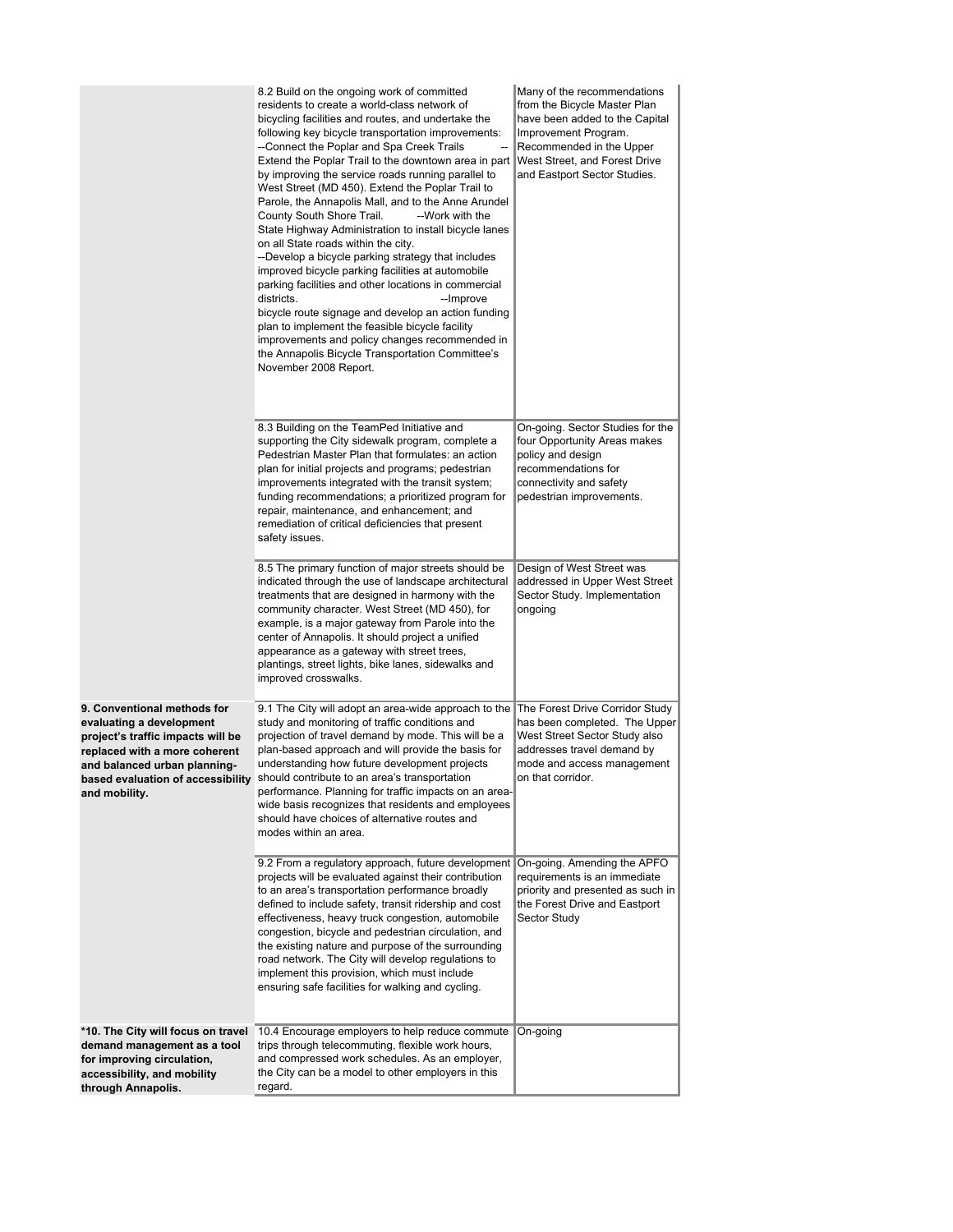## Environment

| Policy                                                                                                             | <b>Sub Policy</b>                                                                                                                                                                                                                                                                                                                                                                                                                                                                                                                                                                                                              | Comments                                                                                                                                                                                                                                                                                                                                                                                                                                                                                                                                        |
|--------------------------------------------------------------------------------------------------------------------|--------------------------------------------------------------------------------------------------------------------------------------------------------------------------------------------------------------------------------------------------------------------------------------------------------------------------------------------------------------------------------------------------------------------------------------------------------------------------------------------------------------------------------------------------------------------------------------------------------------------------------|-------------------------------------------------------------------------------------------------------------------------------------------------------------------------------------------------------------------------------------------------------------------------------------------------------------------------------------------------------------------------------------------------------------------------------------------------------------------------------------------------------------------------------------------------|
| *1. Reduce the polluting effects<br>of stormwater runoff into the<br><b>Chesapeake Bay and its</b><br>tributaries. | 1.1 The City should seek to reduce pollutant loading<br>from stormwater runoff to levels equivalent to a 10<br>percent reduction in the impervious surface, currently<br>estimated to be 42 percent of the City's land area. In<br>other words, the City seeks to reduce pollutant<br>loading as if the City's impervious cover were 32<br>percent. Acknowledging that water quality of<br>waterways is severely impacted once the impervious<br>cover in the watershed exceeds 25 percent, the<br>City's long-term vision is to achieve pollutant loading<br>rates as if the city were no more than 25 percent<br>impervious. | On-going, coordinated with<br>stormwater management<br>engineer to implement new MDE<br>regulations. LEED standards<br>instituted for single family homes<br>3250 sq ft or larger, commercial<br>buildings 7500 sq ft or larger,<br>and all public buildings Citywide.                                                                                                                                                                                                                                                                          |
|                                                                                                                    | 1.2 Retrofit older stormwater infrastructure (storm<br>drains, curb inlets, drainage outfall pipes) with the<br>objective of improving storm water quality and<br>reducing the velocity and flow. Divert storm water<br>away from or out of pipes wherever possible.                                                                                                                                                                                                                                                                                                                                                           | On-going, coordinated with OEP<br>and DPW implementation.                                                                                                                                                                                                                                                                                                                                                                                                                                                                                       |
|                                                                                                                    | 1.4 Increase the City's urban tree canopy to 50<br>percent of its land area by 2036. In addition to<br>meeting the primary objective of improving water<br>quality of the Chesapeake Bay, increasing the urban<br>tree canopy achieves other environmental objectives<br>of reducing the urban heat island effect, reducing air<br>pollution, and providing wildlife habitat.                                                                                                                                                                                                                                                  | The City continued work toward<br>this goal by working with the<br>Alliance for the Chesapeake Bay.<br>The Tree Conservation<br>Ordinance was codified in 2017<br>as was the requirement for one-<br>to-one tree replacement. Each<br>year, the City gives away<br>hundreds of native trees and<br>white oak seedlings to City staff<br>and residents. Community<br>forestry expenditures exceed<br>\$200,000 annually. All projects<br>on sites 40,000 sq. ft. or greater<br>require forest stand delineation<br>and forest conservation plan. |
| *2. Protect and restore<br>environmentally sensitive areas<br>and other natural resources<br>within the City       | 2.4 Through the Annapolis Conservancy Board, the<br>City should obtain conservation easements to meet<br>the objective of protecting the city's natural resources<br>generally and environmentally sensitive areas<br>specifically. Conservation easements should connect<br>open space where possible. The City should<br>consider limiting rear-lot easements, establishing<br>incentives for developers to remove invasive species<br>during the initial grading process, and acquiring fee<br>simple dedications for small areas in minor<br>subdivisions.                                                                 | On-going. Easements are<br>dedicated at the time of<br>annexation, subdivision or<br>planned development.<br>Easements are also sometimes<br>dedicated during the Forest<br>Conservation Act review, and<br>during the early phases of the<br>grading permit review.                                                                                                                                                                                                                                                                            |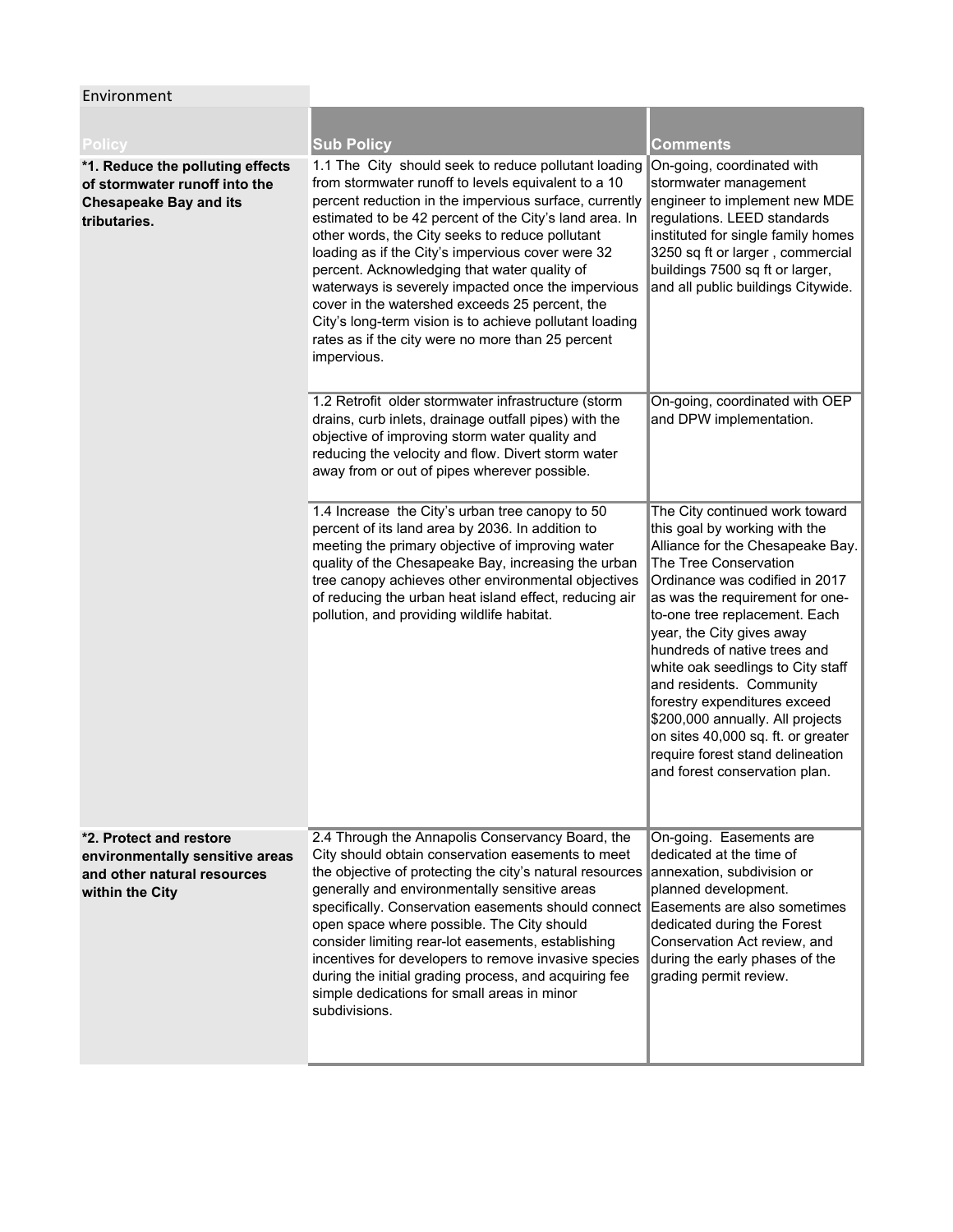| *3. Shrink the City's Carbon<br><b>Footprint and become a</b><br>community of Green buildings to<br>combat climate change | 3.1 The City's Energy Policy meets the objectives of<br>reducing energy costs, energy consumption, and<br>reliance upon petroleum. The full text of this policy is<br>codified in R-38-06. It includes:<br>• A commitment to a ten (10) percent reduction in<br>energy use in all City-owned or leased facilities five<br>years from establishing the baseline (completed in<br>2007) and a fifteen (15) percent reduction by 2020,<br>using 2006 data as a baseline;<br>. On-site energy generation wherever practical;<br>• Adoption of Green Building standards;<br>• A commitment to a more fuel-efficient public vehicle<br>fleet;<br>• Purchase twenty (20) percent of the City's total<br>energy needs from renewable sources by 2020;<br>• Increase recycling rates in City operations and in<br>residential and commercial communities;<br>• Increase the urban tree canopy (see Environment<br>Policy 1.4);<br>• Energy Performance Contracting; and<br>• Green purchasing standards for all City<br>Departments. | Ongoing. In 2009, the<br>Sustainable Annapolis-<br>Community Action Plan, was<br>adopted. This plan includes the<br>Clean Air Vehicle legislation, the<br>launch of the Environmental<br>Stewardship Program, and the<br>provision of a carbon calculator<br>on the City website for residents<br>to measure their carbon footprint.<br>These accomplishments help to<br>protect and restore<br>environmentally sensitive areas<br>and other natural resources,<br>helping to shrink the City's<br>carbon footprint to combat<br>climate change, and improve<br>community environmental<br>stewardship and education. |
|---------------------------------------------------------------------------------------------------------------------------|-----------------------------------------------------------------------------------------------------------------------------------------------------------------------------------------------------------------------------------------------------------------------------------------------------------------------------------------------------------------------------------------------------------------------------------------------------------------------------------------------------------------------------------------------------------------------------------------------------------------------------------------------------------------------------------------------------------------------------------------------------------------------------------------------------------------------------------------------------------------------------------------------------------------------------------------------------------------------------------------------------------------------------|-----------------------------------------------------------------------------------------------------------------------------------------------------------------------------------------------------------------------------------------------------------------------------------------------------------------------------------------------------------------------------------------------------------------------------------------------------------------------------------------------------------------------------------------------------------------------------------------------------------------------|
|                                                                                                                           | 3.2 Achieve the carbon reduction goals in the<br>Sustainable Annapolis - Community Action Plan<br>(CAP). The CAP is part of the City's commitment to<br>the Cities for Climate Protection Program, a program<br>of the International Cities for Local Environmental<br>Initiatives (ICLEI). Using the City's Greenhouse Gas<br>Emissions & Energy Consumption Inventory of 2006<br>as a baseline, the CAP addresses how to meet the<br>city-wide emissions reduction targets. The emission<br>reduction targets are 50 percent reduction of<br>government emissions (2006 levels) by 2012, 75<br>percent reduction by 2025, and carbon neutrality by<br>2050. The reduction targets for the entire Annapolis<br>community are a 25 percent reduction (2006 levels)<br>by 2012, 50 percent reduction by 2025, and carbon<br>neutrality by 2050.                                                                                                                                                                              | On-going. The City has missed<br>the 2012 target, which largely<br>depended on the purchase of<br>renewable energy for the City.<br>OEP will need to re-visit these<br>targets. Signed resolution to<br>uphold share of commitments<br>under the Paris Climate<br>Agreement.                                                                                                                                                                                                                                                                                                                                          |
|                                                                                                                           | 3.3 Promote alternatives to gasoline-fueled vehicles<br>for transportation to reduce transportation-related<br>greenhouse gas emissions. Support land use<br>patterns that limit vehicular travel demand. Support<br>pedestrian and bike amenities along all major roads.<br>Refer to Ch. 4 - Transportation, for further treatment<br>of this subject.                                                                                                                                                                                                                                                                                                                                                                                                                                                                                                                                                                                                                                                                     | On-going. Charging stations will<br>soon be installed                                                                                                                                                                                                                                                                                                                                                                                                                                                                                                                                                                 |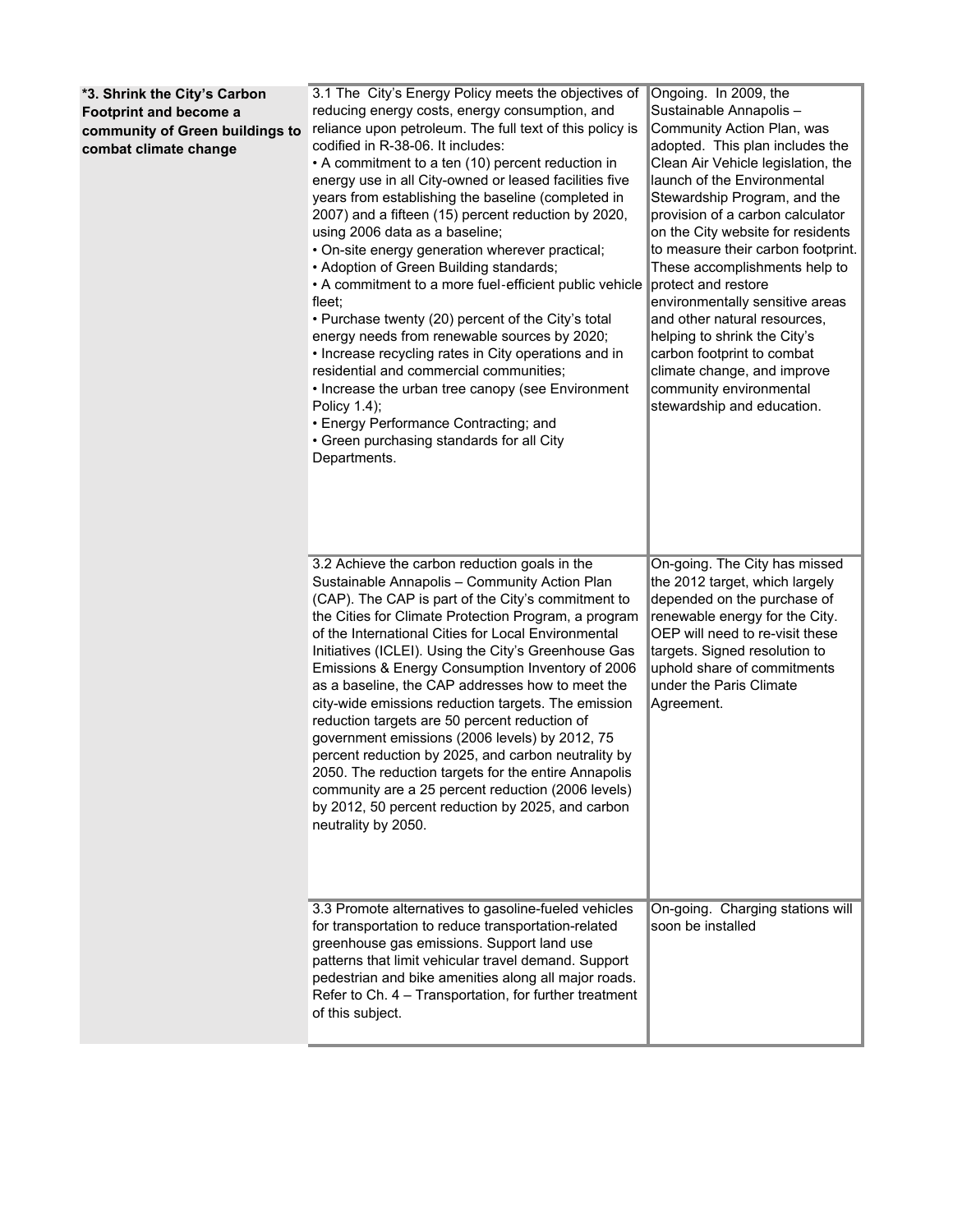**Housing** 

| <b>Policy</b>                                                                                       | <b>Sub Policy</b>                                                                                                                                                                                                                                                                                                                                                                                                                                                                                                                                                                                                                                                               | <b>Comments</b>                                                                                                                          |
|-----------------------------------------------------------------------------------------------------|---------------------------------------------------------------------------------------------------------------------------------------------------------------------------------------------------------------------------------------------------------------------------------------------------------------------------------------------------------------------------------------------------------------------------------------------------------------------------------------------------------------------------------------------------------------------------------------------------------------------------------------------------------------------------------|------------------------------------------------------------------------------------------------------------------------------------------|
| *1. Support Development of<br><b>Housing Affordable to Workforce</b><br>or Middle Income Households | 1.3 The City should work with neighborhoods to<br>consider allowing "mother-in-law apartments" or<br>"granny flats" in owner-occupied houses in residential jurisdictions for implementation<br>districts where the community finds them acceptable.<br>These above-garage apartments, in-home<br>apartments, or small cottages that serve as a second<br>residence on a property can provide added income to<br>the homeowner and provide a small affordable<br>housing unit. Regulation of such "accessory dwelling<br>units" would be necessary, and would need to<br>address size of the accessory unit, provision of<br>parking, and a permitting process and enforcement. | The City has researched this<br>topic and is looking to other<br>lideas                                                                  |
| *2. Support the Revitalization of<br><b>Public Housing</b>                                          | 2.1 Support the Housing Authority's efforts to<br>revitalize public housing, with the goal of ensuring<br>quality housing for low income residents. Revitalizing<br>includes rebuilding and rehabilitating public housing<br>complexes with a mix of ownership and rental units,<br>new arrangements for property ownership (shared<br>public-private ownership), and transitioning to private<br>professional property management.                                                                                                                                                                                                                                             | The third phase of the<br>redevelopment of Obery Court is<br>complete and planning for the<br>redevelopment of Newtowne 20<br>has begun. |
|                                                                                                     | 2.3 In the redevelopment of public housing sites,<br>encourage Context Sensitive Design and apply the<br>principles of Crime Prevention through<br>Environmental Design (CPTED). Context Sensitive<br>Design ensures that the architectural elements, site<br>layout, and scale of development complements the<br>surrounding neighborhood. CPTED principles<br>enhance natural surveillance, natural access control,<br>and natural territorial reinforcement to reduce crime<br>and improve quality of life of residents.                                                                                                                                                     | On-going.                                                                                                                                |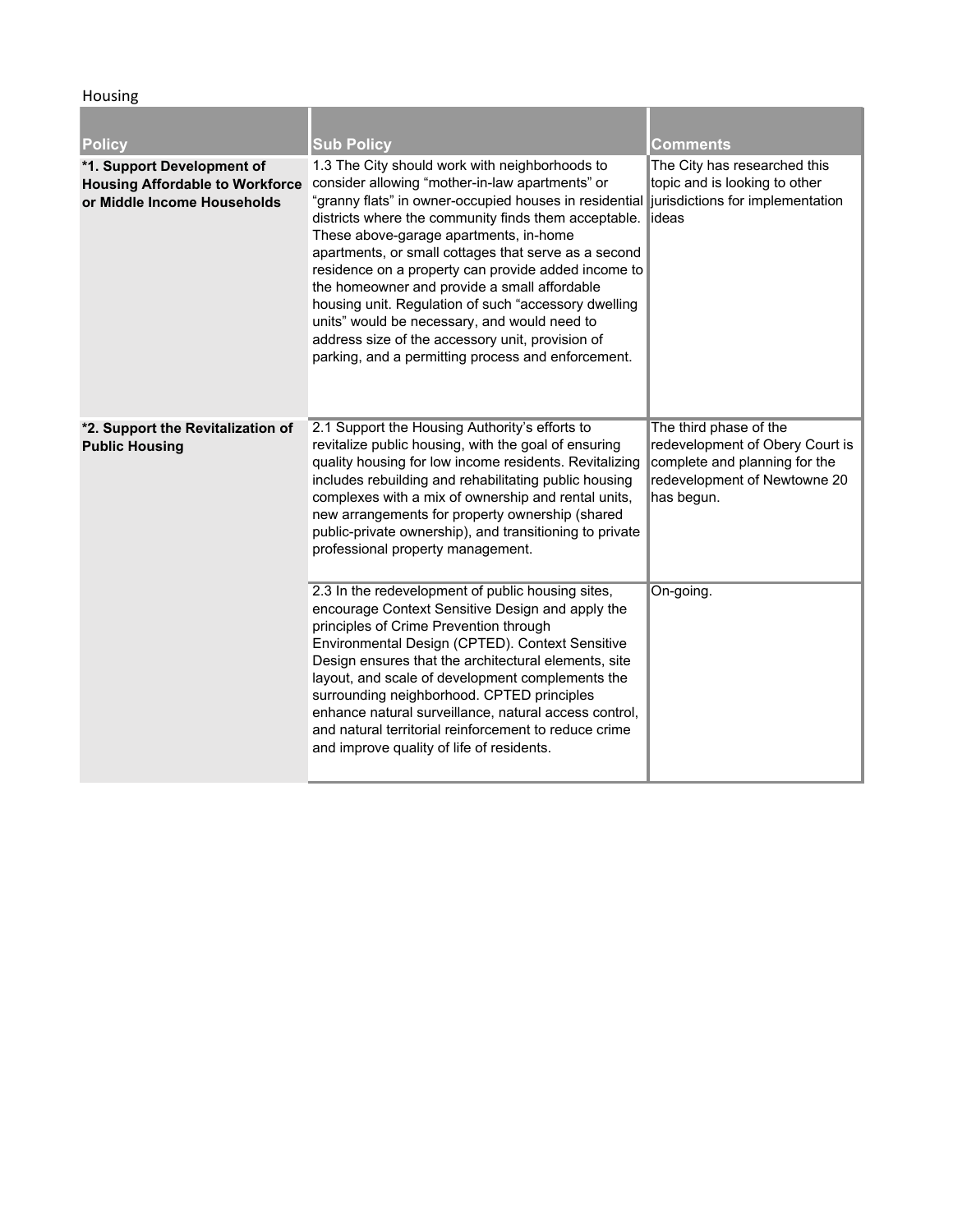## Water Resources

| <b>Policy</b>                                          | <b>Sub Policy</b>                                                                                                                                                                                                          | <b>Comments</b> |
|--------------------------------------------------------|----------------------------------------------------------------------------------------------------------------------------------------------------------------------------------------------------------------------------|-----------------|
| *3. Maintain Water Resource<br><b>Management Areas</b> | 3.3 Coordinate with Anne Arundel County to continue On-going.<br>to refine its analysis of nonpoint source nutrient<br>loading to the Severn and South River Watersheds<br>and monitor improvements to area water quality. |                 |